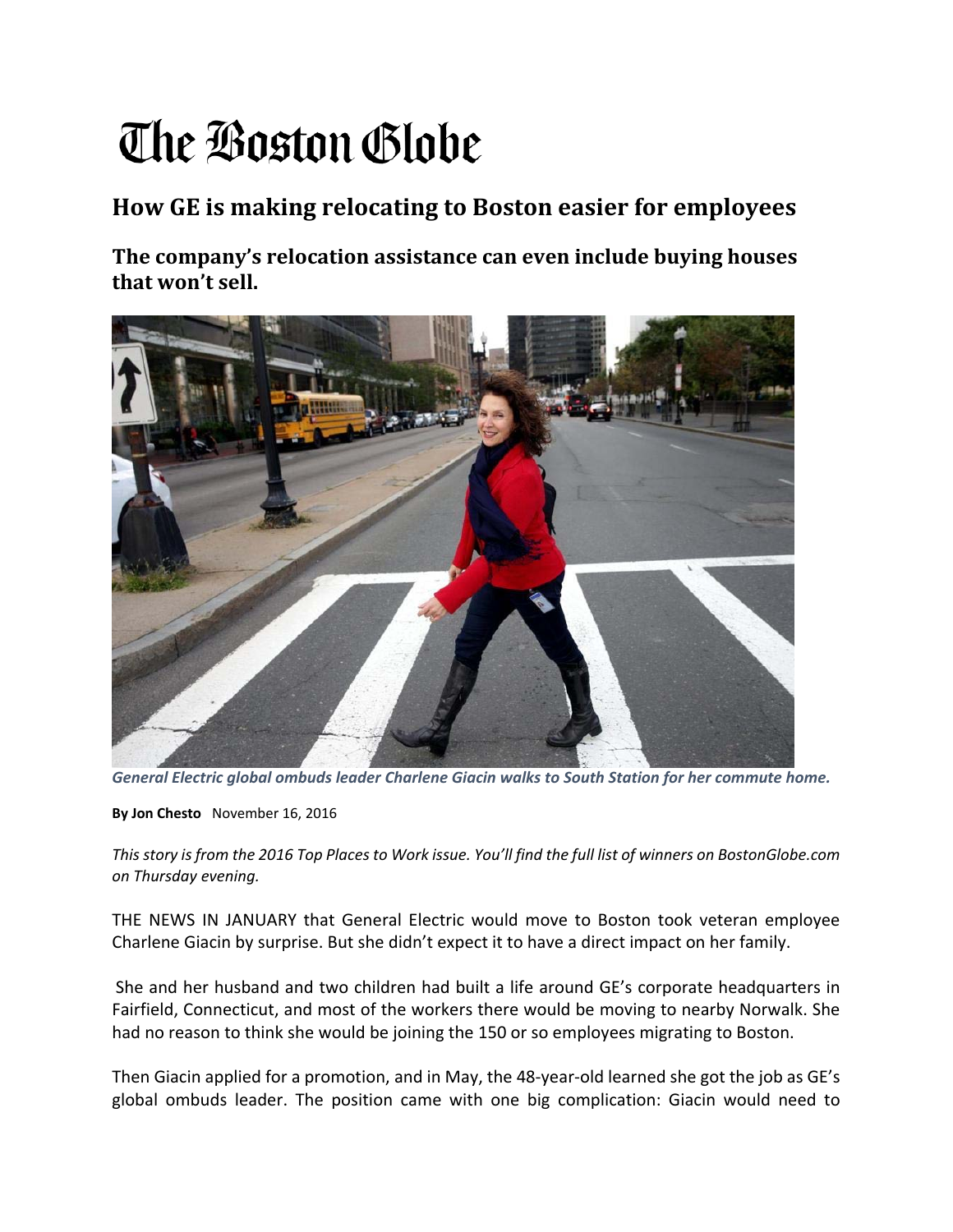relocate after all. GE's plans to open temporary offices on Farnsworth Street in Boston's Fort Point section in August didn't leave her much time.

Giacin, a self-described "Type A personality," and her husband went into overdrive. They set a move deadline that coincided closely with the GE office opening date, which would help their boys get settled in before the new school year. They worked with GE's internal task force, established to help guide employees through the process. GE's longtime relocation company, Cartus, provided information about local school systems, reimbursed house‐hunting costs, and provided moving and cleaning services to empty out their Connecticut home.

At first they looked south of Boston, because they liked the idea of living near the coast. Both GE'stemporary office and the site of itsfuture headquarters are near South Station, which helped them orient the search. Eventually they decided to be closer to the city, in part to experience living in a place with sidewalks and public transportation within walking distance. "I didn't want to be so far away from the kids that it would take me an hour and a half to get there," Giacin says.

That brought them to the suburbs just west of Boston. By early August, they had an agreement on a home in Needham's Birds Hill section, and she had to say goodbye to her swimming pool and nearly 3‐acre lot in Fairfield County. "We had a good piece of property in Connecticut," she says. "I knew we wouldn't be able to get that in Boston." But Giacin can walk to the commuter rail, and her boys can ride their bikes to a Dunkin' Donuts.

Her commute's much longer now — up to an hour and 10 minutes. But she can work on the train. Another upside: all the walking. "Every night when I get home, I have 10,000 steps," she says.

The human resources challenges represent the toughest aspect of any corporate move, according to John Boyd, a New Jersey‐based relocation consultant. Boyd says GE has a reputation as one of the best companies in terms of handling employee relocations. Nonetheless, he says, executives may have underestimated the difficulties of transferring key personnel a relatively short distance, particularly since Fairfield County's housing market has not fully recovered from the Great Recession.

When GE relocates workers, it sometimes offers to buy their homes if they're unable to sell them before they move, an unusual perk that benefited Giacin. Her family's home was one of several GE bought because of the Boston move, a spokeswoman says. The company expects to sell them eventually.

For Giacin and her family, the hardest part was saying goodbye to their tightknit group of friends in Connecticut. But her roughly 200 co-workers on Farnsworth Street are proving to be a great support network. "We're fortunate because we knew so many people who had already been through the process," she says.